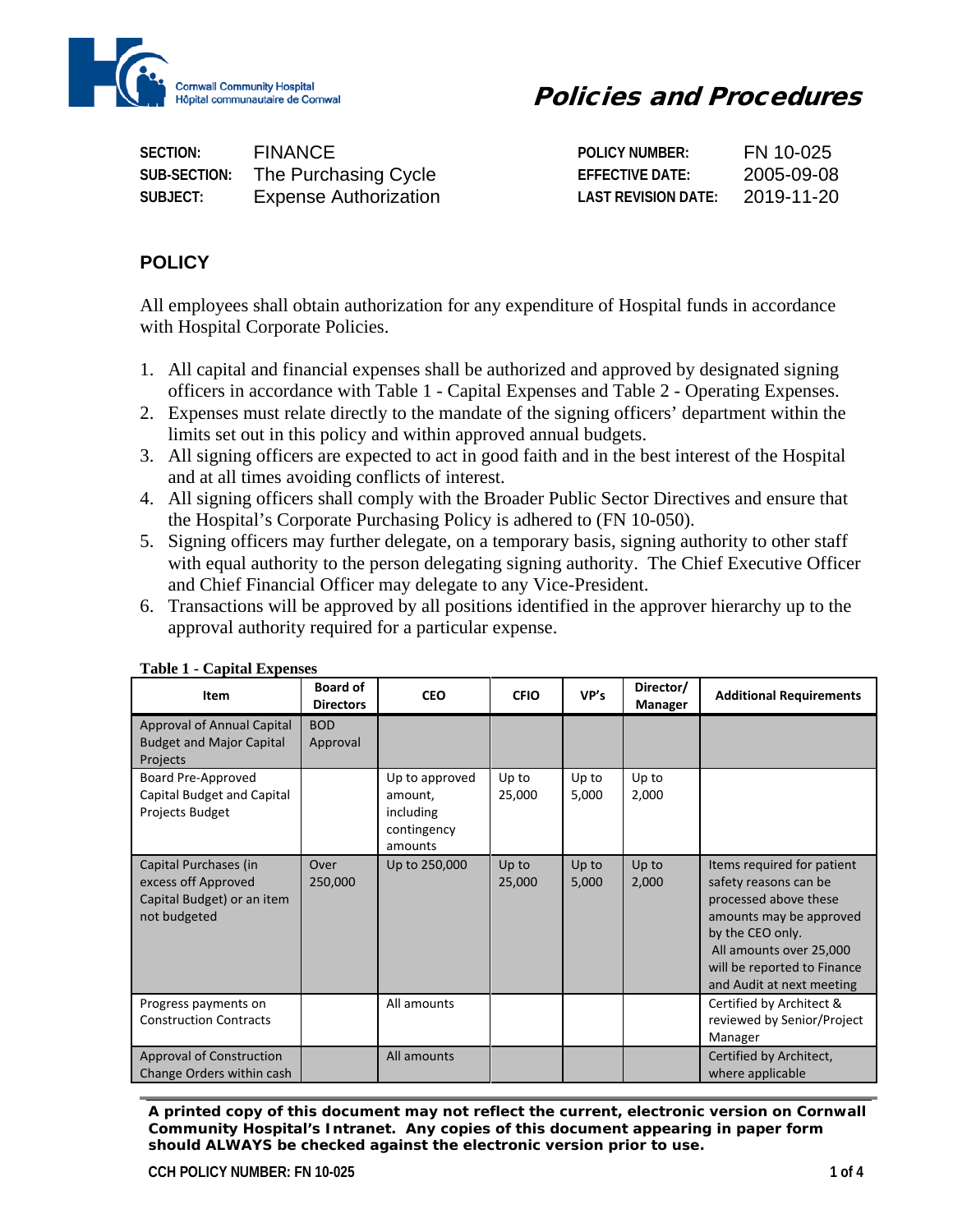| Item                    | <b>Board of</b><br><b>Directors</b> | CEO | <b>CFIO</b> | VP's | Director/<br><b>Manager</b> | <b>Additional Requirements</b> |
|-------------------------|-------------------------------------|-----|-------------|------|-----------------------------|--------------------------------|
| allowances and/or total |                                     |     |             |      |                             |                                |
| project budget (incl.   |                                     |     |             |      |                             |                                |
| contingency)            |                                     |     |             |      |                             |                                |

#### <span id="page-1-0"></span>**Table 2 - Operating Expenses**

| Item                                                                                  | <b>Board of</b><br><b>Directors</b> | <b>CEO</b>                  | <b>CFIO</b>                | VP's              | Director/<br><b>Manager</b> | Designated<br><b>Employees</b> | <b>Additional</b><br><b>Requirements</b>                                                                                                   |
|---------------------------------------------------------------------------------------|-------------------------------------|-----------------------------|----------------------------|-------------------|-----------------------------|--------------------------------|--------------------------------------------------------------------------------------------------------------------------------------------|
| <b>Approval of Annual</b><br><b>Operating Budget</b>                                  | <b>BOD</b><br>Approval              |                             |                            |                   |                             |                                |                                                                                                                                            |
| Day to Day - Goods and<br><b>Services</b><br>(to provide services per<br>our mandate) |                                     | Greater<br>than<br>\$10,000 | Up to<br>10,000            | Up to<br>\$10,000 | Up to<br>\$2,000            | Up to<br>500.00                | Purchase order or<br>cheque requisition<br>must be completed<br>and authorized by the<br>employees direct<br>report                        |
| Approval of supplier<br>invoices not processed<br>through purchasing<br>system        |                                     | Over<br>10,000              | Up to<br>10,000            | Up to<br>10,000   | Up to<br>2,000              |                                | Operating budget<br>must be available.<br>Utilities, travel<br>expenses and credit<br>card expenses are<br>excluded and detailed<br>below. |
| Approval of hydro, gas &<br>water invoices for<br>payment                             |                                     |                             | <b>VP Support Services</b> |                   |                             |                                | All payments over<br>10,000 are reviewed<br>by CEO                                                                                         |
| Approval of payments to<br>Physicians on approved<br>contracts/agreements             |                                     | Over<br>25,000              | Up to<br>25,000            |                   |                             |                                | Authorized by Chief of<br>Staff or Chief of the<br>Department                                                                              |
| Approval of business,<br>travel & Other re-<br>imbursements                           |                                     | Greater<br>than<br>\$10,000 | Up to<br>10,000            | Up to<br>\$10,000 | Up to<br>\$2,000            |                                | One reporting level<br>higher; minimum<br>Manager/Director                                                                                 |
| Approval of monthly<br><b>Credit Card Expenditures</b>                                |                                     | Greater<br>than<br>\$10,000 | Up to<br>10,000            | Up to<br>\$10,000 | Up to<br>\$2,000            |                                | One reporting level<br>higher; minimum<br>Manager/Director                                                                                 |
| Petty Cash                                                                            |                                     | Up to<br>50.00              | Up to<br>50.00             | Up to<br>50.00    | Up to<br>50.00              | Up to 50.00                    | One reporting level<br>higher; minimum<br>Manager/Director                                                                                 |
| Cheque signing authorities<br>per signing authorities<br>registered by the bank       | As per Board's Banking Resolution   |                             |                            |                   |                             |                                | All cheques require 2<br>signatures and<br>payments over 5,000<br>must be signed by the<br>CEO                                             |

**\*VP authorizes designated Employees and authority level up to 500**

### **PROCEDURE**

### **1. Goods and Services less than \$50**

a) Goods and Services costing less than \$50 required in the normal course of business may be paid from Petty Cash.

*A printed copy of this document may not reflect the current, electronic version on Cornwall Community Hospital's Intranet. Any copies of this document appearing in paper form should ALWAYS be checked against the electronic version prior to use.*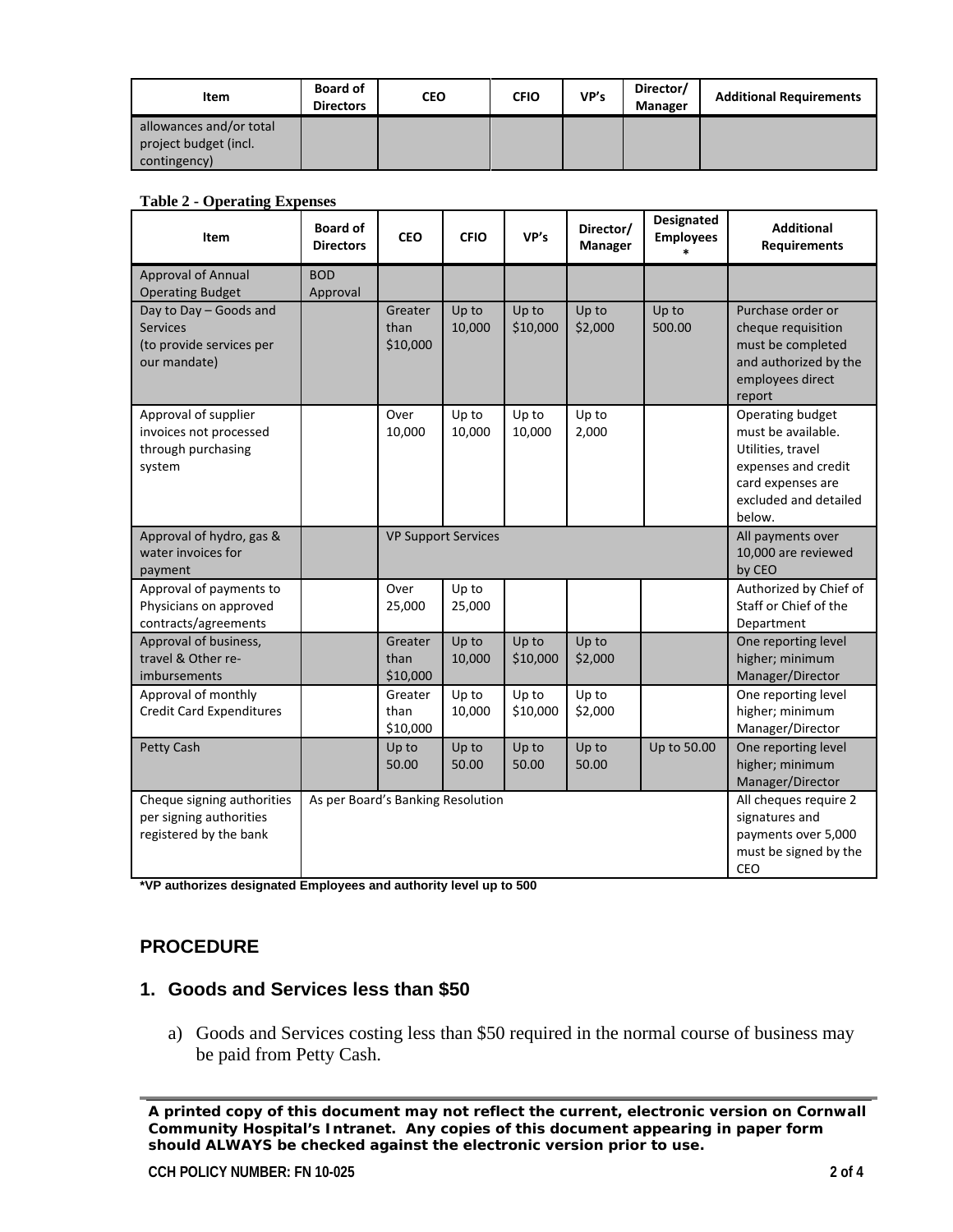b) All withdrawals from Petty Cash and all expenditures using Petty Cash must have supporting receipts and must be authorized by the employee's direct report or the direct report's delegate.

# **2. Goods and Services greater than \$50 and less than \$500**

- a) Goods and Services greater than \$50 and less than \$500 necessary in the normal course of business require a purchase order or a cheque requisition. Limited exceptions are allowable in emergency circumstances, but must be authorized by the respective Manager or Director prior to purchase. To process payment:
	- i) A cheque requisition with supporting receipts must be completed by the employee and authorized by the employee's direct report
	- ii) Invoices without purchase orders numbers must be sent to the employee's department and authorized for payment by the employee's direct report.

## **3. Goods and Services greater than \$500**

- a) For individual goods and services costing more than \$500 required in the normal course of business, the purchase order process must be used, except in the case of regular predictable expenses such as rent or utilities.
- b) For purchases of a recurring nature from major suppliers, or for standing order purchases, and required in the normal course of business, the purchase order process must be used regardless of the amount.
- c) For all purchases of a recurring and non-recurring nature required in the normal course of business authorization is required as follows:
	- i) Any purchase with a gross value under \$2,000 shall be reviewed and authorized by a Director/Manager or his/her delegate.
	- ii) Any purchase with a gross value over \$2,000 but less than \$10,000 shall be reviewed and authorized by a Vice-President.
	- iii) Any purchase with a gross value greater than \$10,000 shall be reviewed and authorized by the Chief Executive Officer or approved designate.
- d) Authorizations for any activity, unless specified otherwise in another policy, shall be as follows:
	- i) Any agreement and/or contract that materially affect the direction or the finances of the Hospital shall be reviewed and authorized by the Chief Executive Officer. This includes, but is not restricted to:
		- Acquisitions, or the purchase of a business
		- Divestitures, or the sale of part of the business
		- Any contract out of the ordinary course of business
		- Any contract extending beyond 5 years (other than operating leases)
- e) Authorization levels from time to time may be lowered by the Chief Executive Officer when deemed necessary, i.e. fiscal restraint.

### **4. Purchases Initiated by Management**

All purchases made on behalf of the Hospital must have an authorizing signature other than that of the initiator of the purchase, unless the purchase is a catalogue item.

*A printed copy of this document may not reflect the current, electronic version on Cornwall Community Hospital's Intranet. Any copies of this document appearing in paper form should ALWAYS be checked against the electronic version prior to use.*